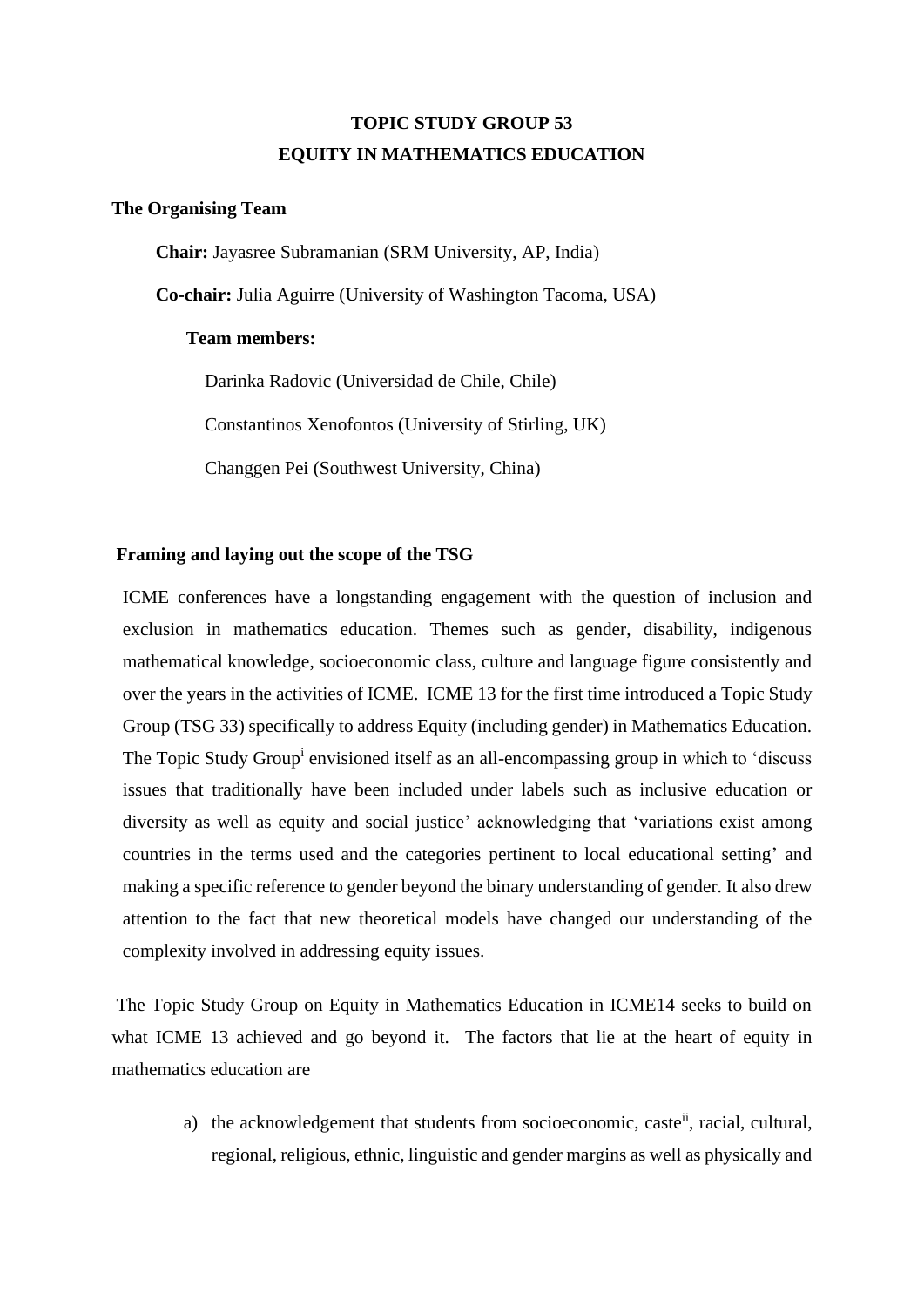mentally disablediii students experience forms of exclusion which impact their mathematical experiences, compromising their wellbeing. These forms of exclusion are historical, structural, as well as interpersonal and individual and they have lasting consequences for the students in accessing higher education and in pursuing mathematics

- b) the understanding that every student should have the opportunity to learn mathematics to the extent they feel it is desirable or appropriate for them, both from the perspective of fairness in mathematics education and from the fact that mathematics plays a central role in the geopolitical and globalized technocentric world in which we are living
- c) the realization that the equity question is integrally linked to a critical understanding of mathematics education that is prevalent in schools across the world and a movement towards a more just and humanizing mathematics education for the learner.

Gender based exclusion in mathematics education has a long history of academic engagement and there is substantial scholarship that seeks to explain the multiple ways in which gender figures in shaping opportunities for learning mathematics. However, most of these studies have not addressed the issue of intersectionality and the complexity it brings in to the discourse on gender and mathematics education. To be more specific, the scholarship on gender and mathematics education has not adequately focused on how race, class, ethnicity and other socio-cultural factors affect girls' opportunity to learn mathematics. Moreover, emerging scholarship in transfeminism and queer theory, have challenged our understanding of gender as a binary.

There is an urgent need therefore to go beyond gender (as an unequivocal or unambiguous binary) and address the equity question in mathematics education from a broader and intersectional perspective. In particular, there is an urgent need to understand the strengths (benefits) and challenges involved in realizing 'mathematics education for all' for the students (of all genders) from diverse and marginalised socioeconomic, caste, racial, cultural, regional, religious, ethnic, linguistic background, for disabled students and for migrant and/or first and second-generation immigrant children,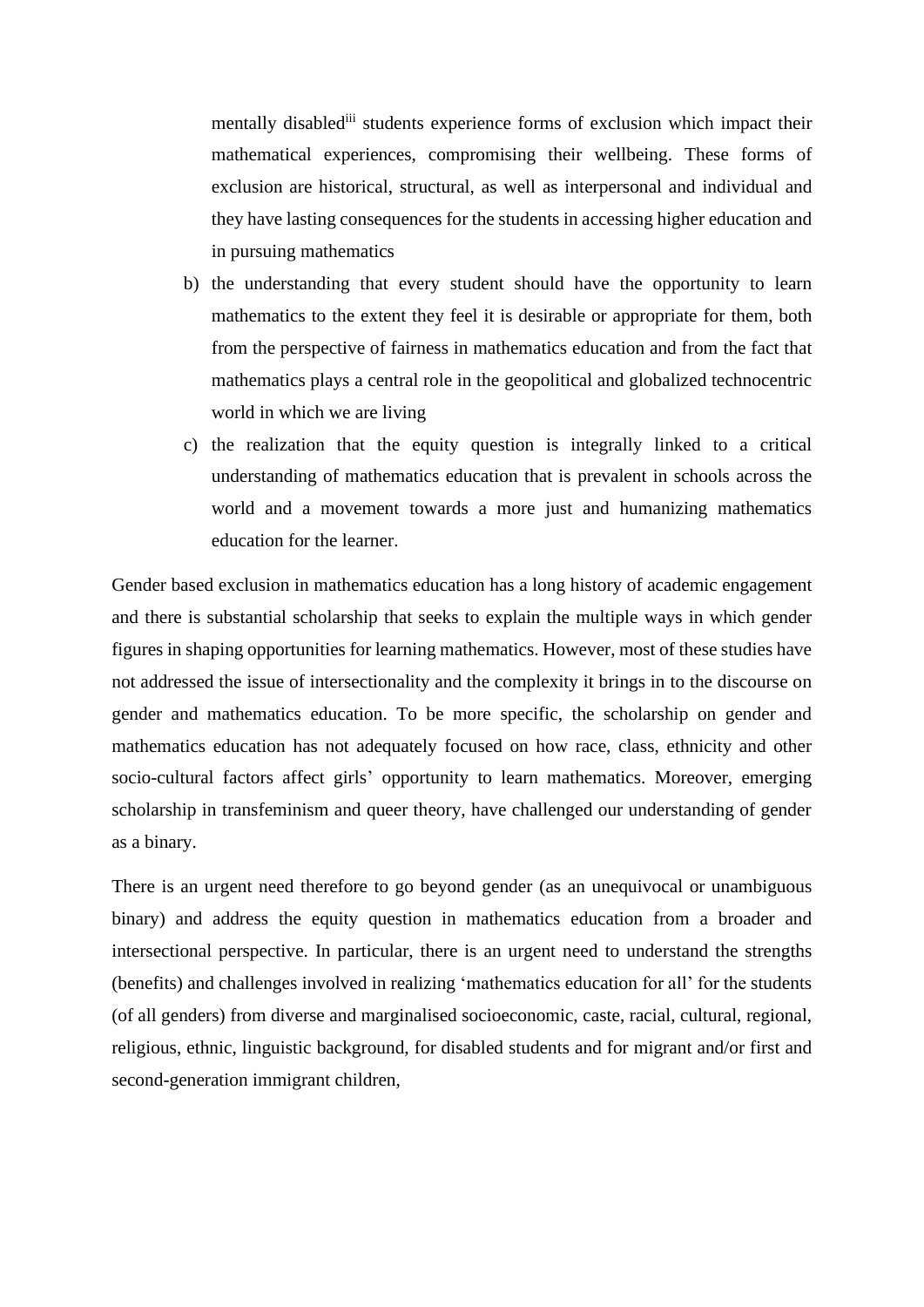#### **Concerns and questions that the TSG seeks to foreground**:

- 1) What are the experiences of religious, racial and ethnic minorities<sup>iv</sup> and those from marginalised castes in learning mathematics? How do class, caste, race, culture and ethnicity operate to shape opportunities for the learners in the classroom?
- 2) How do factors such as migration for labour, continued conflict, repeated natural calamities and so on impact teaching and learning of mathematics? What systemic measures (if any) have been evolved to address these issues?
- 3) How do we address language diversity in mathematics classrooms? Given that English is emerging as the language of power and possibilities and it is the medium instruction in large number of schools in urban locations, what are the challenges involved in teaching and learning mathematics in a language that is not the home language for the teacher as well as the students?
- 4) How does family and community membership affect mathematics learning and teaching? In what ways can we leverage children's lived experiences and funds of knowledge as resources for learning and teaching mathematics?
- 5) What do we know about the experiences of students who are placed in the intersection of several categories? More specifically what does mean to be an African American girl, a rural poor boy, an emerging bilingual immigrant child seeking asylum in a different county, a migrant labourer's child living in a multilingual urban slum, a tribal, Dalit or a transgender student from a low/ middleincome family and so on in the context of teaching and learning mathematics?
- 6) How do teacher education programs acknowledge the existing research on equity issues and introduce measures to address the issues in the preservice and in service training programmes?
- 7) What are some of the new theoretical frameworks evolved to understand the complex contexts in which mathematics education takes place and how we can transform mathematics education to be more humanizing and just spaces to learn and teach mathematics?

## **Call for papers, posters and short oral presentations**

Submissions for the Topic Study group can focus on any one or more of the questions raised here or on a new category that is not listed here, laying out clearly how the category configures